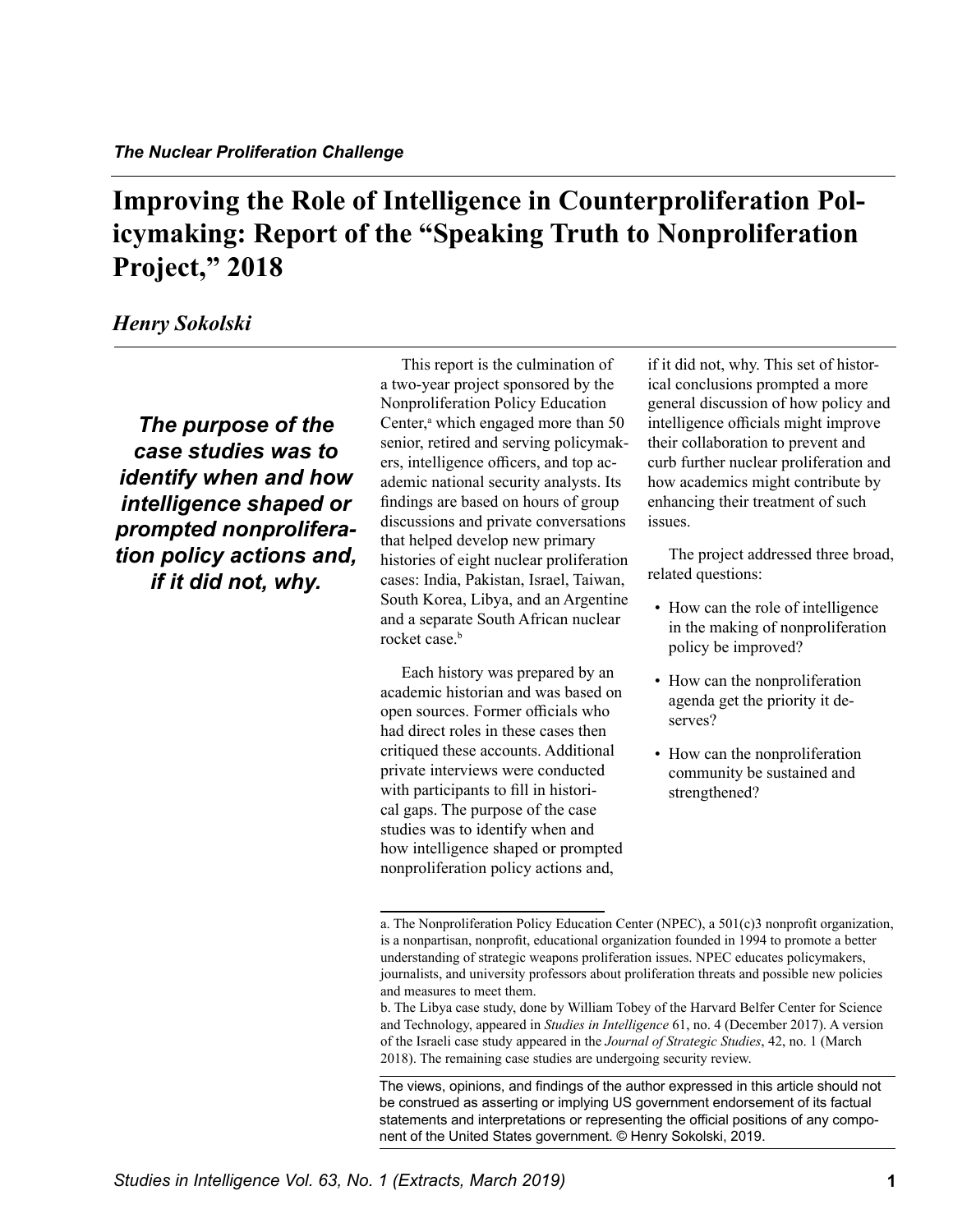# *... when effective nuclear nonproliferation policy actions are absent, it is rarely due to a lack of timely intelligence.*

# *Improving the Role of Intelligence in Policymaking*

The first step in answering this question is to identify shortcomings in the nonproliferation intelligence process. One of the major findings of this study is that when effective nuclear nonproliferation policy actions are absent, it is rarely due to a lack of timely intelligence. A key reason actions are not taken is that the relationship between intelligence and policy is not simple, automatic or linear. Conventional wisdom has it that "actionable" intelligence is the critical ingredient most lacking and most needed to enable sound, timely nonproliferation action. In fact, the cases this project examined suggest otherwise.

*At least as often as not, even when timely, repeated, and persuasive intelligence on nuclear proliferation was available, policymakers deflected, ignored, or downplayed it in favor of pursuing what they viewed as more urgent political, military, economic, or diplomatic objectives.* This was most evident in the Israel case where the Intelligence Community IC had considerable evidence

- that Israelis had stolen 100 to 300 pounds of weapons-grade uranium from a nuclear facility in Pennsylvania;
- that Israel had tested a nuclear device in violation of the Limited

Nuclear Threshold Test Ban Treaty, which Israel had signed; and

• that Israel had repeatedly deceived US nuclear inspectors.

Pakistan's nuclear weapons progress was also well understood by US intelligence, yet, again, US policymakers were reluctant to act. The problem in these cases was not inadequate intelligence but the existence of other policy priorities that made policymakers reluctant or unwilling to act decisively against proliferation.

*When policymakers were unwilling to act in the face of persuasive intelligence that a nuclear proliferation concern existed, the IC was reticent to push the policy community to act.* There are understandable reasons for this. The IC wishes to preserve its independence from the policy process. It also is appropriately concerned about preserving its sources of intelligence and amassing more information, whereas policymakers are more inclined to use and share intelligence selectively to achieve specific policy goals, or to avoid upsetting policy goals. Again, the historical case of Pakistan is relevant. In this case, the Intelligence Community's preservation of its sources regarding A. Q. Khan certainly complicated early public discussion of this case.

Ideally, there is a natural give and take in discussions of when to use perishable intelligence that would benefit from close intelligence and

policy interaction and understanding of each other's concerns and priorities but in practice there is tension between the two communities about the protection and uses of intelligence. The IC's diffidence in advocating forcefully on behalf of the facts makes it easier for policymakers to ignore or override evidence when there are reasons to do so—the IC rarely plays an effective corrective role.<sup>a</sup>

*In some cases, such as North Korea, Israel, India, and Pakistan (once their nuclear weapons programs were fully underway), policymakers concluded, rightly or wrongly, that they did not have any strong policy levers with which to block these nuclear weapons efforts.* In these cases, it was not a lack of good intelligence that inhibited action, but the policymakers conclusion that no attractive action was possible.

Thus, the historical record suggests that inadequate intelligence is not the principal cause of ineffective nonproliferation policies. Rather, when policymakers pursue other priorities that they value more highly or when they believe they possess no good policy options, persuasive intelligence will not prompt vigorous nonproliferation actions. If the policymaker does not believe taking clear, short-term risks is warranted to avoid larger, long-term risks, inaction is most likely. The reticence of the IC to push the policymaker to act or to clarify the long-term risks facilitates such outcomes.

a. The IC, of course, is far from infallible. It has missed a number of important tactical developments, such as the early phases of the construction of a North Korean-designed plutonium producing reactor in Syria and South Africa's preparation of a nuclear test site in 1977. A bigger problem, addressed in this report, is that the IC does not routinely consider what the most likely bad nuclear proliferation futures over the next decade or two might be and what factors and steps could lead to more positive futures.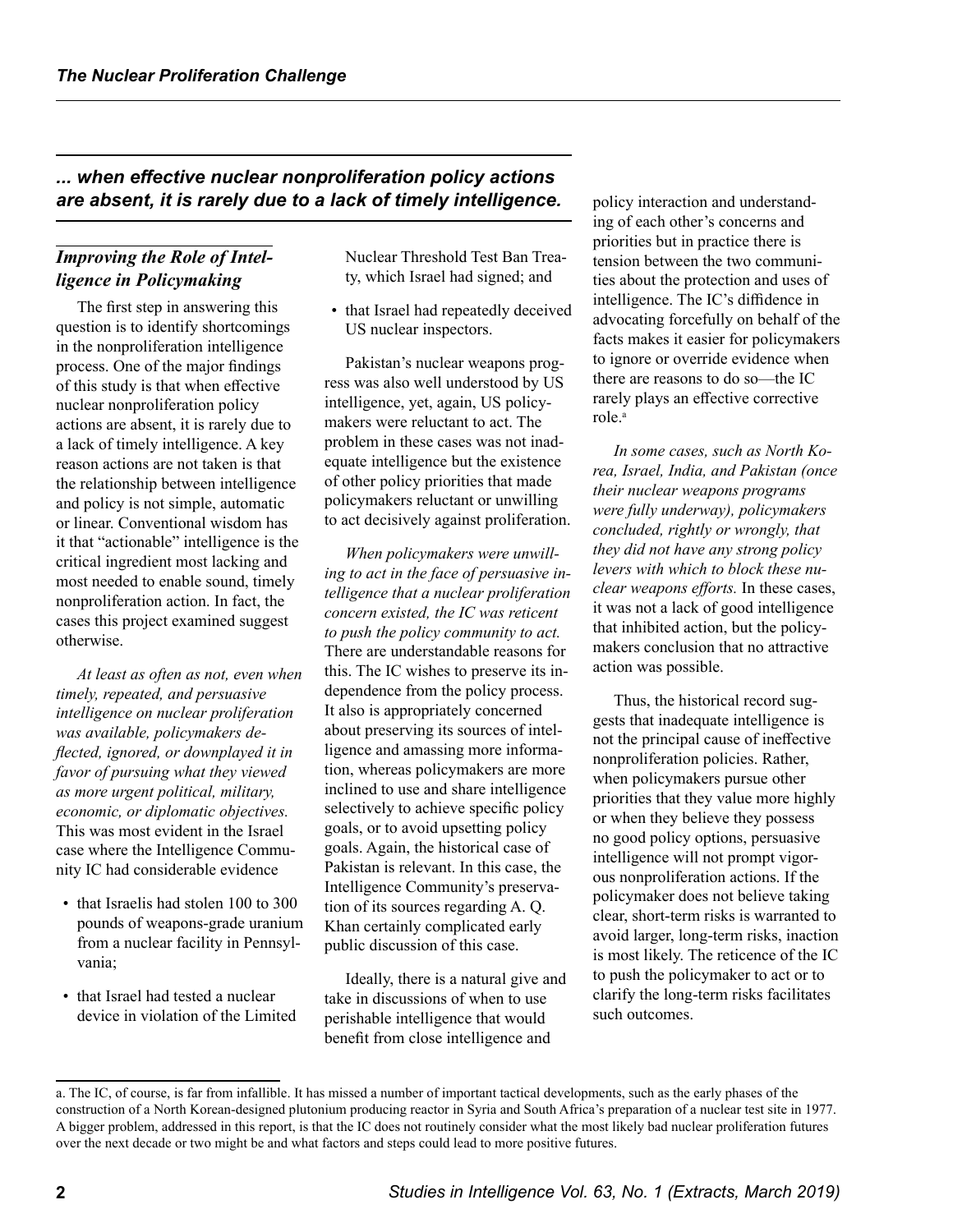The historical cases examined in this project also cast some light on when intelligence does cause policymakers to act decisively. A key factor is the wider political context within which a case is unfolding. In the case of South Korea in the 1970s, the State Department was still embarrassed by Congress's discovery that, despite State's denial, US heavy water had been used by India to make its first bomb in 1974. This revelation led, over State's objections, to the passage of the Nuclear Nonproliferation Act of 1978.

With the new law in force, the executive branch didn't want to get caught flat-footed again. When evidence emerged in the late 1970s of South Korea's intent to make its own nuclear weapons, the White House acted on the intelligence almost immediately and pressured South Korea to abandon the project. In the case of Taiwan, President Nixon's recognition of the Peoples' Republic of China and the passage of the Taiwan Relations Act made Washington policymakers particularly sensitive to any indication Taiwan might go nuclear. Again, the White House acted early, upon the very first indications, and with good results.

In the case of Libya and the South African and Argentine nuclear-capable rocket cases, which this project examined, several factors disposed policymakers to act. These included the failure to prevent Iraq's acquisition of rocket technology, congressional hearings and passage of the Missile Technology Control Act, and the transition of the governments in Argentina and South Africa to popular self-rule. In the Argentine and South African rocket cases, moreover, there were long-term trade and

*The instruction and training of intelligence and policymaking officials in the field of nuclear nonproliferation would benefit from an analysis of case histories.*

military assistance bans in place and several key US government departments acting in close operational cooperation with the IC. In contrast, more than once, intelligence relating to Israel's, Pakistan's, and North Korea's nuclear weapons-related activities was downplayed, deflected, or ignored by US policymakers as untimely, unconvincing, or unwanted, as the context and overriding policy concerns then were quite different from the South Korea, Taiwan, Libya, and rocket cases.

More and better intelligence is always desirable but the findings of this project suggest that the main deficiencies in the intelligence-nonproliferation nexus lie elsewhere. The fundamental problem has to do with how nonproliferation intelligence is used (or not used) by policymakers and that, in turn, raises issues about the relationship between the IC and policymaking and the need to focus on long-term threat assessments and policy planning.

## *Operationally, these findings recommend a more conscious effort to increase collaboration between intelligence and policy making officials by:*

*• Reviewing intelligence tradecraft guidelines regarding how and when intelligence officers and policymakers should interact.*

The goal would be to identify worrisome proliferation trends at the earliest possible point and to formulate and execute practical counteractions. Government officials should be encouraged to make judgments about a proliferation-related circumstance at a relatively inchoate stage so they can take modest, early actions—before it becomes "too hard" to act (i.e., when only radical, high-risk actions are feasible). This will require both the intelligence and policy communities to tolerate ambiguities, express uncertainties, and, when appropriate, to take modest risks. The costs of failure are high enough to encourage such early efforts.

*• Expanding long-term, operational nonproliferation collaboration and planning between the intelligence and policy making communities.*

Useful lessons can be learned about assessing and neutralizing proliferation from current ongoing efforts to interdict proliferation activities and to lengthen nuclear proliferation timelines. Could the activities of the Strategic Interdiction Group of the National Counterproliferation Center and other integrated targeting and joint policy-analyst and operator cells be scaled up to deal with the broad array of global proliferation concerns? Could this be done without squelching healthy, competing, different interpretations of the intelligence? What new analytical, collection, and operational tools would they need? Also, what can be learned from earlier, failed efforts at such integration, e.g., the Strategic Assessments Group that had existed in CIA's Directorate of Intelligence? These questions deserve serious answers.

*• Encouraging increased joint instruction of policymakers and intelligence officers.*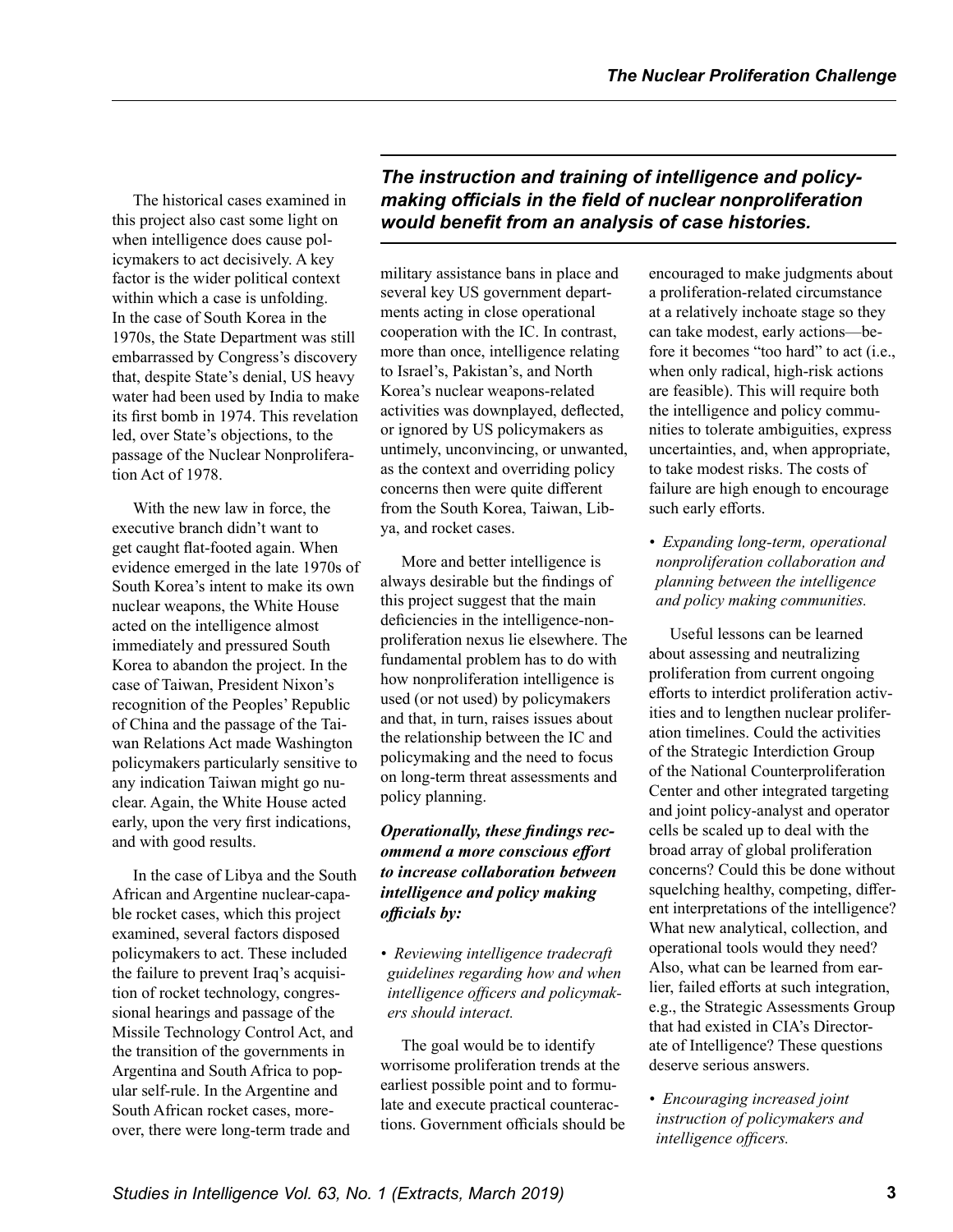*The historical record suggests, however, that willingness to prevent nuclear proliferation and, therefore to take prudent early action, has rarely been very high.*

The instruction and training of intelligence and policymaking officials in the field of nuclear nonproliferation would benefit from an analysis of case histories; both those where intelligence was used effectively to encourage and shape nonproliferation policy actions and those where it was not so used. It would be useful to determine how current government-sponsored education and training might better inform both intelligence and policy making staffs in the subject matter. Ideally, joint training and education of intelligence and policymaking staff should occur at entry and mid-level so that relationships are built before crises unfold.

# *Gaining the Priority the Nonproliferation Agenda Deserves?*

The use of intelligence will not be improved so long as policymakers are inclined to sacrifice nonproliferation concerns to advance other priorities. If policymakers valued achieving nonproliferation more highly, they would be less likely to resist or ignore the implications of proliferation intelligence. The historical record

suggests, however, that willingness to prevent nuclear proliferation and, therefore to take prudent early action, has rarely been very high.<sup>a</sup>

#### *A Declining Concern?*

One of the broad conclusions of this project is that the priority attached to nonproliferation has recently declined at a point when longterm planning and modest early actions would be most useful. During the 1950, 60s, 70s, 80s, and 90s, policymakers and the public feared the further spread of nuclear weapons to additional states far more than they do today. Policymakers also were much more willing to take risks to prevent such proliferation. They viewed acquisition of nuclear weapons by France, Israel, China, India, Pakistan, and North Korea, and the attempted acquisition of nuclear weapons by Iraq, with considerable apprehension.

More recently, though, these concerns appear to have relaxed. Novel, counterintuitive academic notions of nuclear stability—that more nuclear powers may be better, that nuclear proliferation has been inconsequential and its risks overblown —have enjoyed a certain following.<sup>b</sup> Most recently, President Trump ruminated that Japanese and South Korean nuclear proliferation might not just be inevitable, but beneficial and that America's interests might be best be served by allowing or encouraging their acquisition of nuclear arms. The British Foreign minister Boris Johnson, meanwhile, has argued that peace in the Middle East and Gulf would be best served by letting Iran acquire nuclear weapons.

#### *Policy Fatigue*

In addition, policy fatigue has set in for reasons that cannot be easily dismissed. Two to three decades ago, there were a number of worrisome nuclear proliferation cases—Pakistan, India, North Korea, Iraq, Iran, Libya. Now, with the fall of Qadhafi and Saddam, the acceptance of India and Pakistan's nuclear status, the only clear-cut cases of nuclear worry are Iran and North Korea. Unfortunately, their nuclear behavior cannot be easily managed. More important, for most news watchers, there do not seem now to be many other states on the cusp of acquiring nuclear arms. Egypt, Turkey, Algeria, and the United Arab Emirates are uncertain cases that, at best, seem years away from

a. Among the examples of nonproliferation actions taken at an early stage are President John F. Kennedy's efforts to block Israel's nuclear weapons program, the Ford administration's announcement of a policy of deferring commercial plutonium activities; early and persistent US efforts to block Libyan weapons of mass destruction programs; efforts to kill the Condor rocket program in the 1980s; initiatives to block Pakistani, South Korean, and Brazilian acquisition reprocessing technology in the 1970s and to block Taiwan's and South Korea's covert weapons efforts in the 1970s and 1980s. Israel and Pakistan, though, went on to get a bomb. More recently, Iraq's, Iran's, India, Syria's and North Korea's programs also were allowed to progress to points that subsequently required costly, lengthy military, covert or diplomatic actions. The concern of this report is that taking the latter approach of delayed, costly actions may become more common and much more costly.

b. See, e.g., Maggie Haberman and David E. Sanger, "Transcript: Donald Trump Expounds on His Foreign Policy Views," the *New York Times*, March 26, 2016, avail- able at http://www.nytimes.com/2016/03/27/us/politics/donald-trump-transcript. html? r=0; and Anderson Cooper, "Townhall in Milwaukee with Donald Trump- Transcript," CNN, March 29, 2016, available at http://transcripts.cnn.com/TRAN-SCRIPTS/1603/29/acd.02.htm and Boris Johnson, "Give Iran the Bomb: It Might Make the Regime more Pliable," *The Telegraph*, October 12, 2006, available at http://www.telegraph.co.uk/comment/personal-view/3633097/Give-Iran-the-bomb-it-might-make-the-regime-morepliable.html.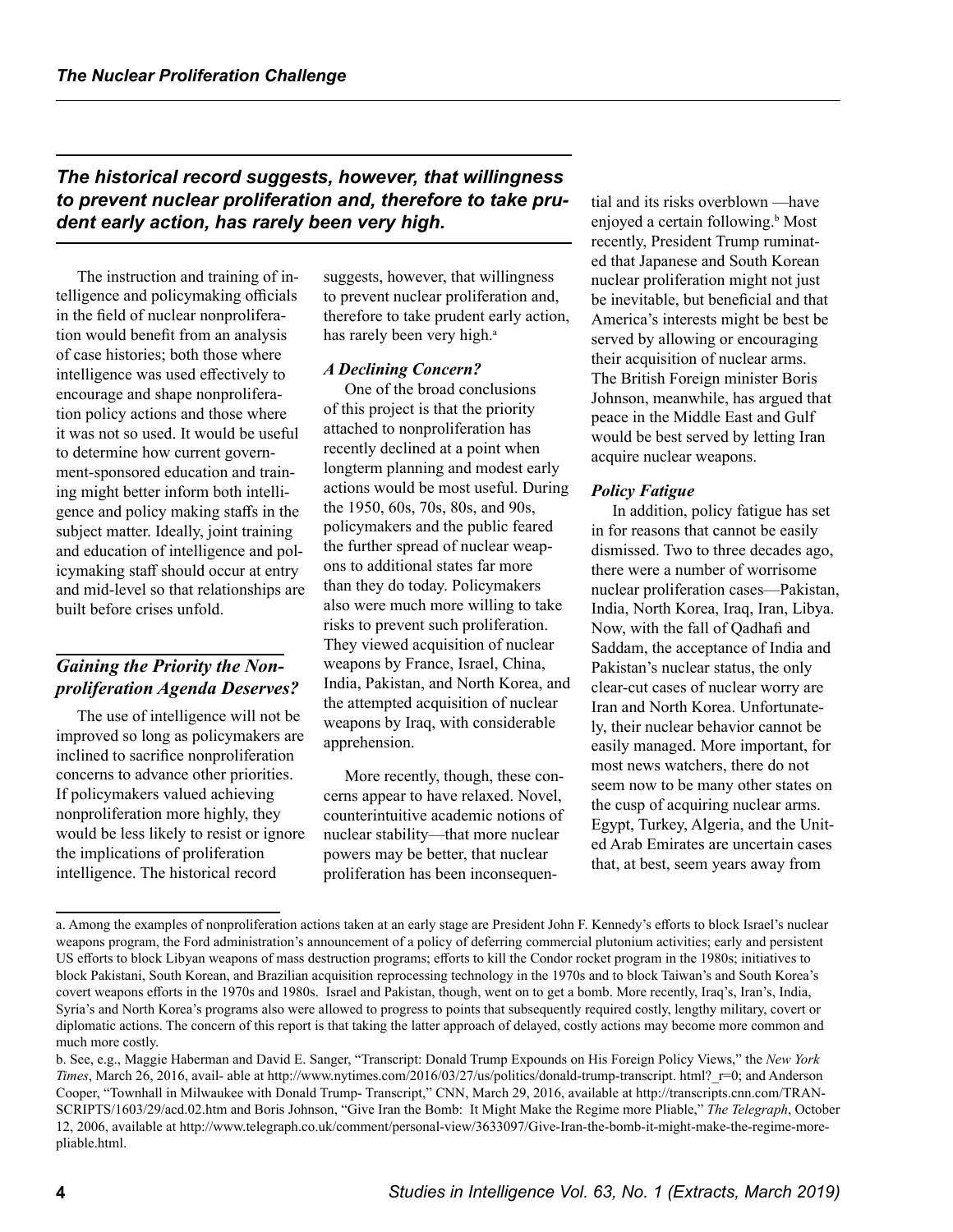getting nuclear arms (unless they change course and engage in crash programs that would be difficult to hide). Saudi Arabia might get bombs from Pakistan, but most pundits discount this possibility as an immediate worry. As for Japan and South Korea, they both may have the way but still seem distant from exercising the will to acquire their own nuclear weapons, unless their faith in US security guarantees dramatically falters.

## *Emerging Proliferation Worries*

Are there, then, no nuclear proliferation problems worth working? Actually, just the opposite. The proliferation problems we face and can most readily address, however, are not so much (as it was in the past) specific trouble states, but emerging trends, which if not slowed or blocked will produce a bow wave of future nuclear-armed states and possible use within five to 15 years. Among the trends this project identified were:

*The growing interest in Pakistan and Russia, and possibly in China and India as well, in the early use of nuclear arms against a variety of conventional threats*. Russia and Pakistan both contend that a single or a few nuclear weapons can and should be used as a firebreak against a variety of conventional military attacks. If China and India should adopt similar views, the need to acquire not just hundreds, but possibly thousands of new, additional warheads would push new production and prompt possible emulation globally.

*An increasing number of new scenarios for actual or threatened nuclear use by Russia, China, India, Pakistan, North Korea, and Israel.*

*The likelihood that if the next use of nuclear weapons is seen as*  *No success against nuclear proliferation, however, is likely, or even possible, unless government officials are willing and able to identify futures that have clear proper nouns; outcomes they wish to avoid; and happy endings they prefer to secure and against which they can plan.* 

*having militarily benefited the first user, many other countries might want nuclear weapons and be willing to use them first even if this risked major nuclear exchanges that would be disastrous.*

*The possible ramp up and stockpiling of fissile materials production in China, Japan, and South Korea that could enable these states to break out with large numbers of nuclear weapons.*

*The possible emulation of Iran's enrichment efforts by other states once Iran is clear of the restrictions of the Iran nuclear deal.*

*The possible emulation of Brazil's naval reactor and enrichment program by South Korea, Iran, Pakistan and others*.

*The increasing dissemination of nuclear weapons design and production-related technologies, including both new (3-D printing and CAD CAM production techniques) and old (weapons code and design information)*.

None of these trends has caught the immediate attention of the public or much of the US government.

Reflecting this lack of urgency, congressional oversight is much reduced from what it once was. The Senate has disbanded the Governmental Affairs Subcommittee on Nuclear Proliferation, which had been an important watchdog in the area. Nor are there any longer annual IC or

routine congressional staff reports on nuclear proliferation developments.

What nuclear nonproliferation oversight there is is far less focused on identifying and slowing worrisome longterm trends than on reacting to all too advanced nuclear proliferation crises, for example:

- What to do about North Korea's latest nuclear or nuclear-capable missile tests;
- How best to constrain Iran's nuclear and long-range missile programs;
- How to get Syria to honor its International Atomic Energy Agency inspection obligations after Israel bombed a suspect production reactor, etc.

All of this is symptomatic of policy fatigue as well as a growing disinclination to plan. No success against nuclear proliferation, however, is likely, or even possible, unless government officials are willing and able to identify futures that have clear proper nouns; outcomes they wish to avoid; and happy endings they prefer to secure and against which they can plan. Each of these specific futures should be seen as master narratives guiding US policy. As a negative but immediately accessible point of departure, these narratives might begin with the notion that we should, at a minimum, avoid future Irans, Iraqs, Syrias, and North Koreas. The narratives should also tackle identifying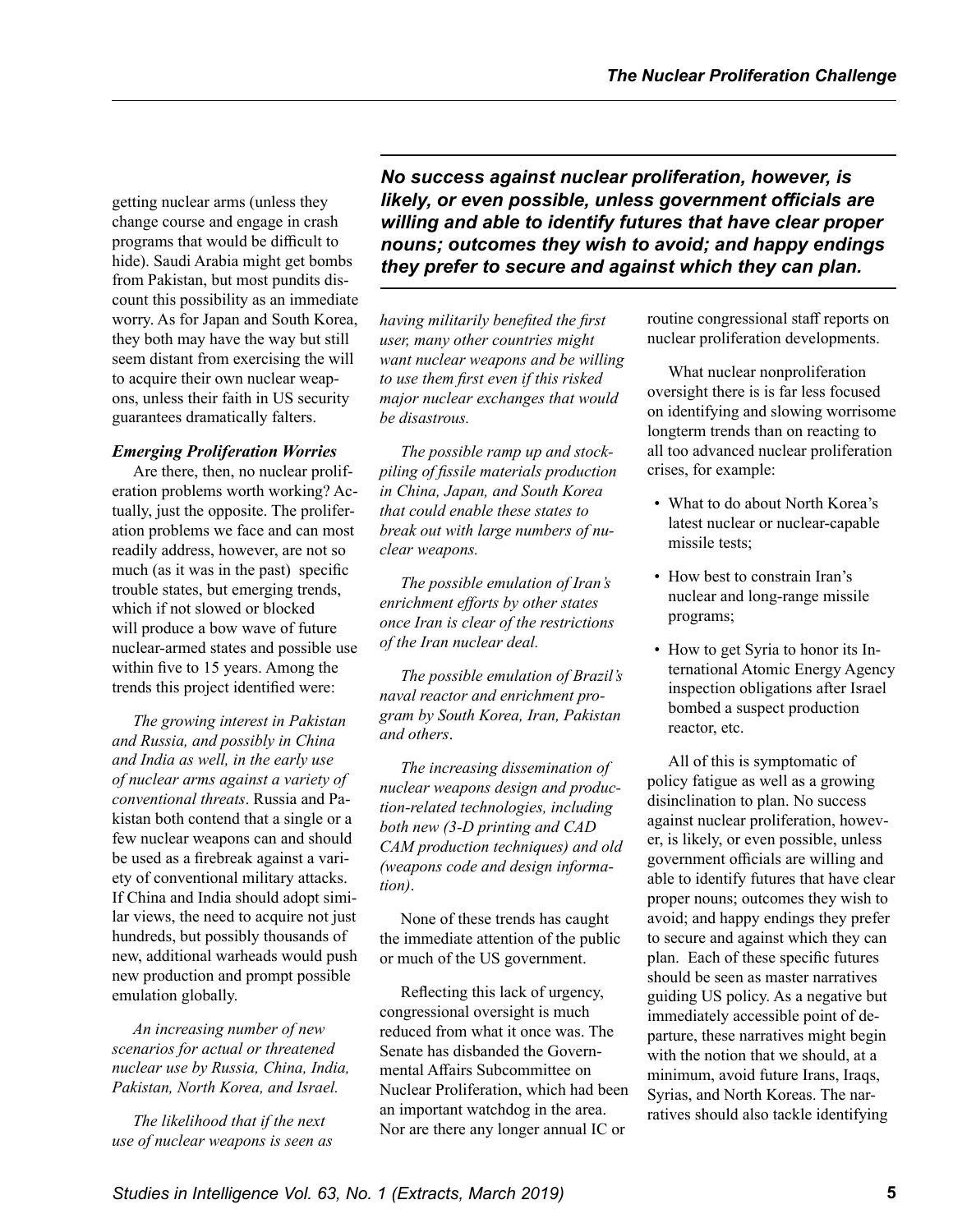*If a key to more effective use of intelligence is the elevation of nonproliferation on the policy agenda so that it competes more successfully against other priorities, then it is essential to have a robust and well trained nonproliferation community.*

worrisome long-term proliferation trends and how best to stem them.

### *Operationally, this suggests the need to:*

*• Develop a consensus on the nonproliferation futures the United States desires and nuclear proliferation futures we wish to avoid in the development of key US policy and intelligence requirements.*

The starting point here should be to call for a clearer description of these security futures in US Defense Department review and guidance efforts. These futures narratives should, in turn, drive more of the IC's development of its National Intelligence Priorities and a structured, routine liaison with mid- and senior-level policymakers. This effort should be more normative in character, aimed at identifying where Washington wants to get to rather than merely passive analysis. The fruits of and progress in institutionalizing this collaboration (perhaps in the National Counterproliferation Center, a revitalized Strategic Assessment Group, or similar body) should, in turn, be a topic for congressional oversight by the intelligence, foreign affairs, military and nuclear proliferation-related committees.

*• Revitalize Congressional oversight.*

The Senate Governmental Affairs Committee might reestablish its Subcommittee on Energy and Nuclear Proliferation. Unlike the House, which has a subcommittee of the Foreign Affairs Committee dedicated in part to strategic weapons proliferation concerns, there is no Senate committee of any sort dedicated to overseeing the management of US nonproliferation efforts. These dedicated "proliferation" committees should seek to hold joint hearings with the relevant intelligence and armed services committees to clarify the executive branch's own views of what proliferation threats deserve the most attention, why and how. Special attention should be paid not just to specific countries and crises, but to troubling longterm trends, such as growing interest in "peaceful" production and stockpiling of nuclear explosive plutonium and the buildup of enrichment capacity in trouble regions like East Asia and negative trends in foreign countries' nuclear weapons use doctrines. Congress also should request and receive routine classified briefs from the executive and produce routine assessments of their own. These, in fact, are required by law.

- *Ask each new administration to report publicly what the security risks of further nuclear proliferation in relation to possible use might be and how nuclear use by others might jeopardize the interests of the United States, international security, and the average American citizen.*
- *Game the most worrisome nuclear proliferation and nuclear weapon use scenarios to expand the consciousness of senior policymakers*

#### *and intelligence officers at the start of any new administration.*

This was done at the most senior levels at the start of the Reagan administration with useful results. Congress, which has a continuity of government responsibility if wars eliminate much of our country's executive branch, has a particular responsibility to understand how likely such wars might be and how they might best be avoided. Gaming of such crises for both senior executive officials and congressional members needs to be encouraged again.

# *Sustaining and Strengthening the Nonproliferation Community*

If a key to more effective use of intelligence is the elevation of nonproliferation on the policy agenda so that it competes more successfully against other priorities, then it is essential to have a robust and well trained nonproliferation community able to make the case for the nonproliferation cause. In order to ensure that the requisite expertise is sustained, it is essential that new generations of nonproliferation experts are recruited and are well trained. It is not clear from the deliberations of this project that this essential task is being undertaken. On the contrary, it appears that efforts to expand academic instruction and analysis of nuclear proliferation cases have yet to significantly improve US nonproliferation policy and students' preparation for possible public service.

The problem is that the cultures and norms of academia diverge from policy needs, and it is difficult for academics to step outside of the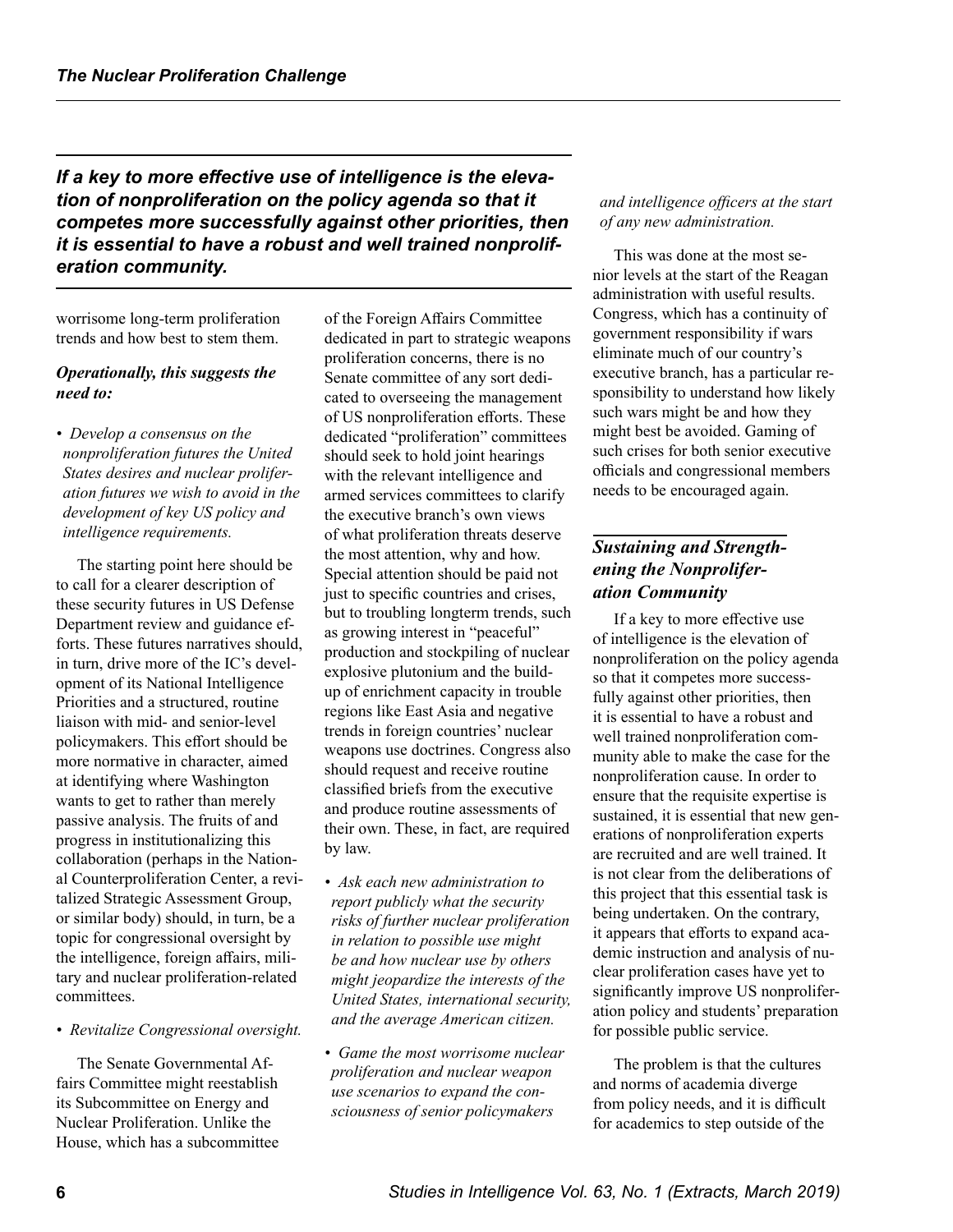mold. Certainly, the demands of peer review placed on academics are difficult to overestimate, especially for political science and the study of public policy. These fields place a premium on the development of novel and general conceptual frameworks. Development of such frameworks is imperative to secure academic prominence, but they leave government actors mystified.

Similarly, political science scholarship prizes "proven" sources of information—primary documents and citations from prestigious published works. This reduces the incentive to develop new sources or to examine the existing sources critically. Whenever possible, general statistical treatment of aggregate data is also encouraged (although significant nuclear proliferation issues tend not to produce large aggregates). All of this is done in the name of promoting a more "scientific" approach to political analysis.

In the profession's zeal to be more scientific, there has been a not-sosubtle deemphasis of narratives or political stories—the lifeblood of political discourse, insight, and instruction. First-hand accounts from prime actors often get downplayed or passed by political scientists as being merely "anecdotal." Academics tend to place more confidence in citations from newspapers, journals, and especially articles by other academics. This preference, of course, easily leads academics to rely only on what they believe to be "safe" sources, which further limits the scope of their investigation of the real-life political world.

*Academics have yet to fully exploit some of the richest and most powerful sources informing public policy—the narratives of those who have acted in the very cases of greatest interest. This undermines the quality and power of the analysis political scientists can tap.*

As a result, academics have yet to fully exploit some of the richest and most powerful sources informing public policy—the narratives of those who have acted in the very cases of greatest interest. This undermines the quality and power of the analysis political scientists can tap. Graham Allison's classic work, *The Essence of Decision*, became powerful political science in no small part because of his willingness to speak through narratives on the Cuban missile crisis, narratives that were fresh and new at the time. As was noted by the former editor of the prestigious journal *International Security* at one of the project plenary meetings, there is a clear need now for more, not less oral history, as more and more documents relating to nuclear policy are declassified. These documents can only be made meaningful by interviewing those involved in their development or implementation.

Deemphasizing political narratives also affects the character of policy instruction. Thus, education in the field of nuclear proliferation has become increasingly stylized with a heavy emphasis on novel theories and concepts to explain, for example, why nations proliferate and the extent to which proliferation exerts a "stabilizing effect." But it is less focused on how best to prevent nuclear proliferation and what has or has not worked and why. The latter, it goes

without saying, is essential practical preparation for public service.

Joint Professional Military Education. (JPME) may be a key source of demand or at least receptivity for academic programs (a) for expanded strategic thinking about proliferation and (b) for mixing heterogeneous audiences of academics and operators.<sup>a</sup> JPME emphasizes "not what to think but how to think," and critical thinking. Therefore, JPME, especially at the most senior military service schools, is nominally open to issues (such as nuclear proliferation) of the highest importance to grand strategy and that have been out of fashion since the end of the Cold War and the rise of global terrorism as the leading threat. Unfortunately, today, the challenges that nuclear proliferation could pose to US national security interests and that of its allies over the next five to 15 years and what might be done to cope or reverse these threats has yet to be a featured, prominent topic. This is a mistake.

## *How can nonproliferation training be improved and made more relevant? The experience of this project suggests several steps:*

*• Bring more of "town" to "gown" by encouraging visits to academic centers from retired intelligence and policy making officials who can talk in the first-person about cases iden-*

a. For more on Joint Professional Military Education, see Chairman of the Joints Chiefs of Staff Instruction, "Officer Professional Military Education Policy," May 29, 2015, available at http://www.dtic.mil/doctrine/education/officer\_JPME/cjcsi1800\_01e.pdf.